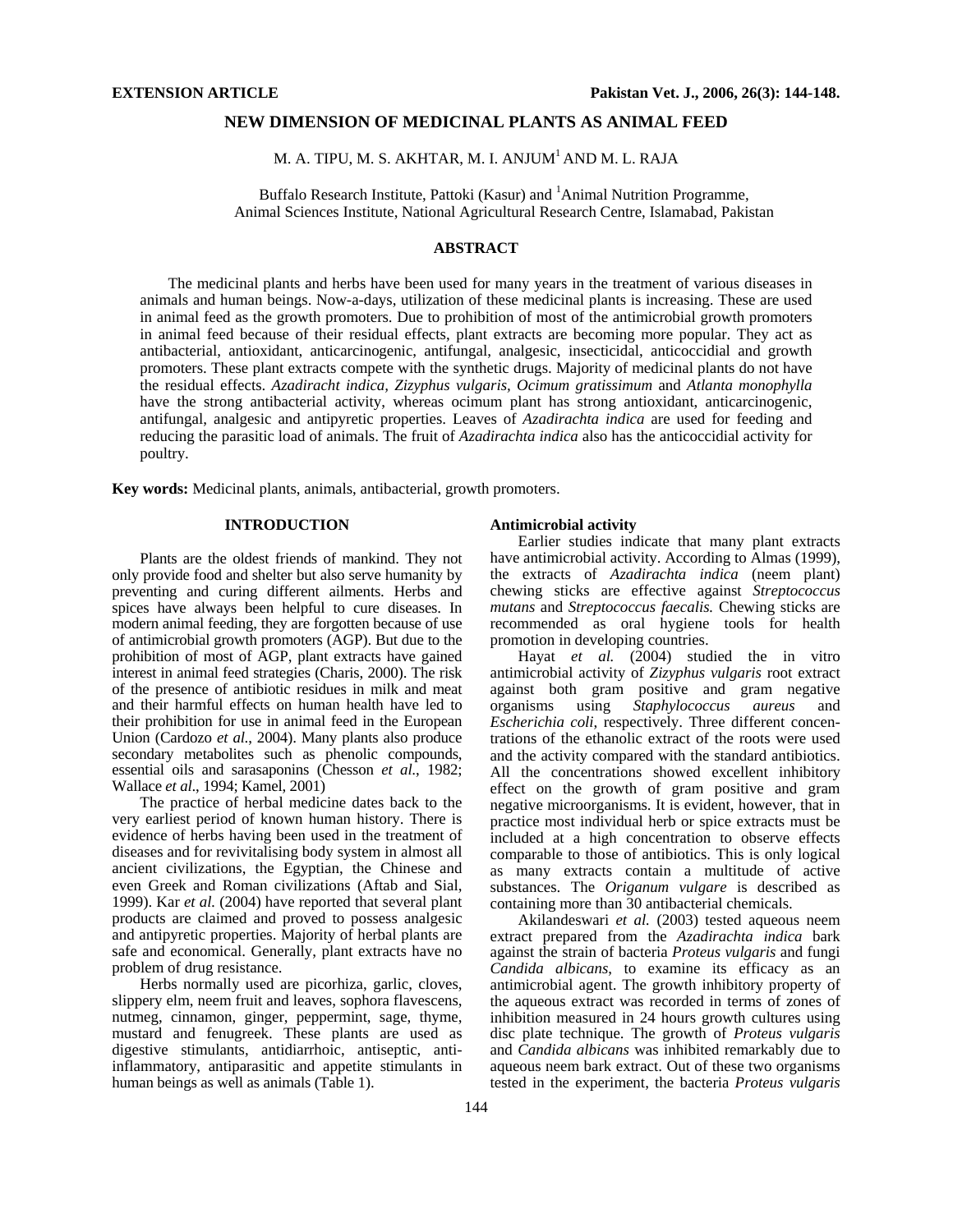| <b>English</b>             | ****** *******<br>-------------<br><b>Medicinal properties</b><br><b>Botanical</b><br><b>Useful</b><br><b>Active substance</b> |                   |                            |                                                    |  |  |  |  |  |  |
|----------------------------|--------------------------------------------------------------------------------------------------------------------------------|-------------------|----------------------------|----------------------------------------------------|--|--|--|--|--|--|
| name                       | name                                                                                                                           | part              |                            |                                                    |  |  |  |  |  |  |
|                            |                                                                                                                                |                   |                            |                                                    |  |  |  |  |  |  |
| A) Aromatic Species        |                                                                                                                                |                   |                            |                                                    |  |  |  |  |  |  |
| Nutmeg                     | <i>Myristica</i>                                                                                                               | Seed              | Sabinene                   | Digestion stimulant, antidiarrhoic                 |  |  |  |  |  |  |
|                            | fragrans                                                                                                                       |                   |                            |                                                    |  |  |  |  |  |  |
| Cinnamon                   | Cinnamomum                                                                                                                     | <b>Bark</b>       | Ammameldehyde              | Appetite and digestion stimulant,<br>antiseptic    |  |  |  |  |  |  |
| Clove                      | zeylanicum<br>Syzygium                                                                                                         | Cloves            | Eugenol                    | Appetite and digestion stimulant,                  |  |  |  |  |  |  |
|                            | aromaticum                                                                                                                     |                   |                            | antiseptic                                         |  |  |  |  |  |  |
| Caradamon                  | Elettaria                                                                                                                      | Seed              | Cinook                     | Appetite and digestion stimulant                   |  |  |  |  |  |  |
|                            | caramomum                                                                                                                      |                   |                            |                                                    |  |  |  |  |  |  |
| Coriander                  | Coriandum                                                                                                                      | Leaves            | Unalol                     | Digestion stimulant                                |  |  |  |  |  |  |
|                            | sativum L.                                                                                                                     |                   |                            |                                                    |  |  |  |  |  |  |
| Cumin                      | Cuminum                                                                                                                        | Seed              | Cuminaldehyde              | Digestive, galactagauge                            |  |  |  |  |  |  |
|                            | $c$ <i>yminum</i>                                                                                                              |                   |                            |                                                    |  |  |  |  |  |  |
| Anise                      | Illicum verum                                                                                                                  | Fruit             | Anethole<br>Phtalides      | Digestion stimulant, galactagauge                  |  |  |  |  |  |  |
| Celery                     | Apium graveolens                                                                                                               | Fruit,<br>leaves  |                            | Appetite and digestion stimulant                   |  |  |  |  |  |  |
| Parsley                    | Pelroselinum                                                                                                                   | Leaves            | Apiol                      | Appetite and digestion stimulant,                  |  |  |  |  |  |  |
|                            | crispum                                                                                                                        |                   |                            | Antiseptic                                         |  |  |  |  |  |  |
| Fenugreek                  | Trigonella                                                                                                                     | Seed              | Trigonelline               | Appetite stimulant                                 |  |  |  |  |  |  |
|                            | foenum-graecum                                                                                                                 |                   |                            |                                                    |  |  |  |  |  |  |
|                            |                                                                                                                                |                   |                            |                                                    |  |  |  |  |  |  |
| <b>B</b> ) Pungent species |                                                                                                                                |                   |                            |                                                    |  |  |  |  |  |  |
| Capsicum                   | Capsicum annum                                                                                                                 | Fruit             | Capsaicin                  | Antidiarrhoic, anti-inflammatory,                  |  |  |  |  |  |  |
|                            | longum                                                                                                                         | Fruit             |                            | stimulant tonic<br>Digestion stimulant             |  |  |  |  |  |  |
| Pepper<br>Horseradish      | Piper nigrum<br>Cochlearia                                                                                                     | Root              | Piperine<br>Allyl          | Appetite stimulant                                 |  |  |  |  |  |  |
|                            | armoracia                                                                                                                      |                   | isothiocyanate             |                                                    |  |  |  |  |  |  |
| Mustard                    | Brassica spp.                                                                                                                  | Seed              | Allyl                      | Digestion stimulant                                |  |  |  |  |  |  |
|                            |                                                                                                                                |                   | isothiocyanate             |                                                    |  |  |  |  |  |  |
| Ginger                     | Zingiber                                                                                                                       | Rhizom            | Zingerole                  | Gastric stimulant                                  |  |  |  |  |  |  |
|                            | officinale                                                                                                                     |                   |                            |                                                    |  |  |  |  |  |  |
|                            |                                                                                                                                |                   |                            |                                                    |  |  |  |  |  |  |
|                            | C) Aromatic herbs and spices                                                                                                   |                   |                            |                                                    |  |  |  |  |  |  |
| Garlic                     | Allium tuberosum<br>Aniba rosaeodora                                                                                           | Bulb<br>Leaves    | Allicin<br>Cineole         | Digestion stimulant, antiseptic                    |  |  |  |  |  |  |
| Rosemary                   |                                                                                                                                |                   |                            | Digestion stimulant, antiseptic,<br>antioxidant    |  |  |  |  |  |  |
| Thyme                      | Thymus vulgaris                                                                                                                | Whole             | Thymol                     | Digestion stimulant, antiseptic,                   |  |  |  |  |  |  |
|                            |                                                                                                                                | plant             |                            | antioxidant                                        |  |  |  |  |  |  |
| Sage                       | Salvia apiana                                                                                                                  | Leaves            | Cineole                    | Digestion stimulant, antiseptic,                   |  |  |  |  |  |  |
|                            |                                                                                                                                |                   |                            | carminative                                        |  |  |  |  |  |  |
| Bay laurel                 | Laurus nobilis                                                                                                                 | Leaves            | Cineole                    | Appetite and digestion stimulant,                  |  |  |  |  |  |  |
|                            |                                                                                                                                |                   |                            | antiseptic                                         |  |  |  |  |  |  |
| Peppermint                 | Mentha piperita                                                                                                                | Leaves            | Menthol                    | Appetite and digestion stimulant,                  |  |  |  |  |  |  |
|                            |                                                                                                                                |                   |                            | antiseptic                                         |  |  |  |  |  |  |
| Artemisia<br>Neem          | Artemisia annua                                                                                                                | Leaves<br>Leaves, | Artemisin<br>Azadirachtin, | Anticoccidial<br>Antiviral, antiseptic, fungicidal |  |  |  |  |  |  |
|                            | Azadirachta<br>indica                                                                                                          | Bark, seed        | salanin, numbin,           |                                                    |  |  |  |  |  |  |
|                            |                                                                                                                                |                   | meliantrial                |                                                    |  |  |  |  |  |  |

**Table 1: Herbal Plant extracts and their multiple medicinal properties** 

Source: Charis (2000)

showed more susceptibility to neem bark extracts in comparison with fungi *Candida albicans*.

# **Antioxidant properties**

Oxygen is one of the most important element for life, growth and metabolism of living organisms. Auto-

oxidation process results in the destruction of important molecules in diet formulations and also damages cellular tissues in living organisms. Therefore, autooxidation results in the formation of reactive oxygent species and causes different kinds of diseases. Flavonoids and phenoic acids are widely present in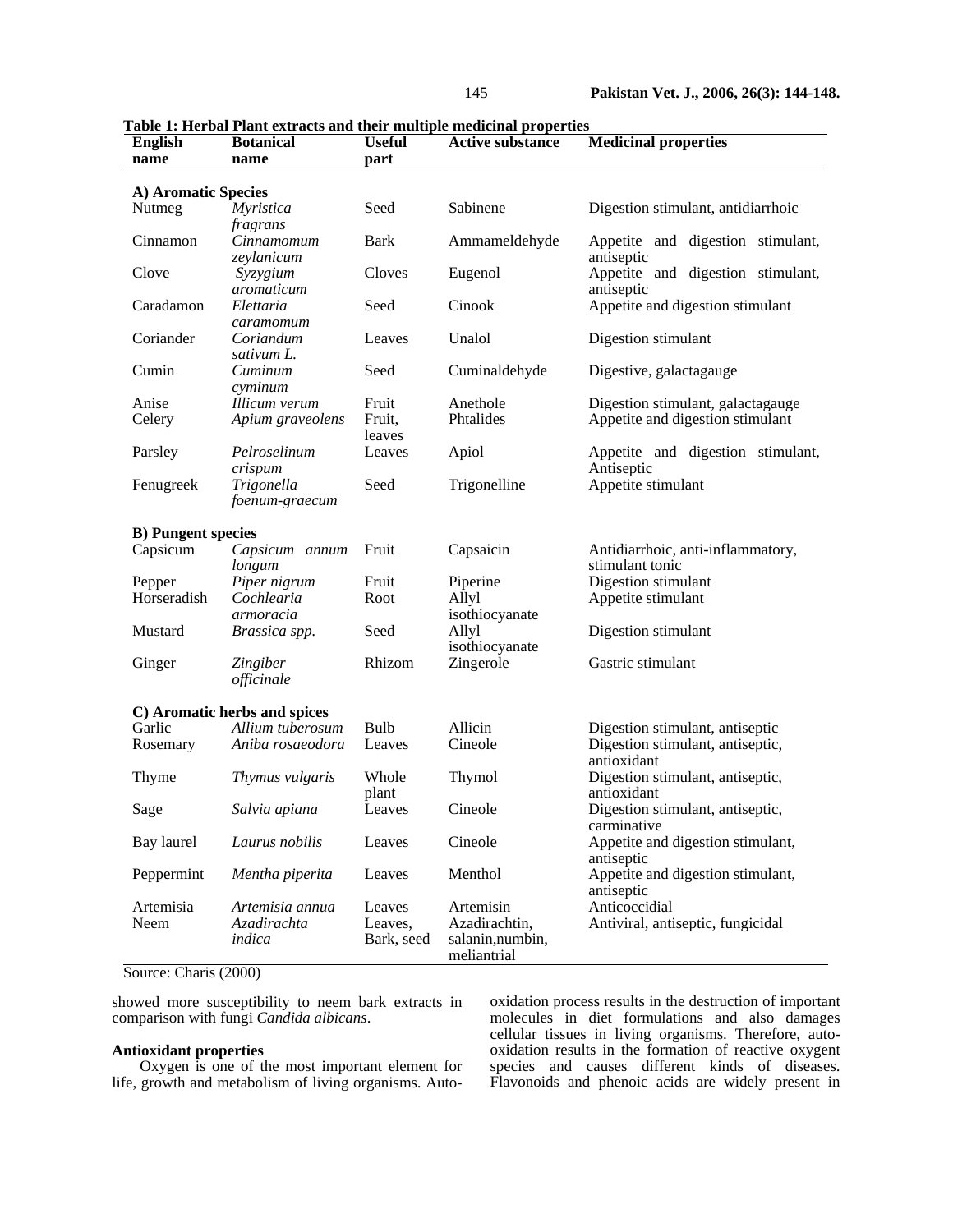higher plants. These compounds are effective against the deleterious effect of reactive oxygent species. According to Middleton and Kandaswami (1993), some compounds found in Ocimum plant have been reported to possess strong antioxidant activity. Cinnamon has antioxidant characteristics (Middleton and Kandaswami, 1993). Cinnamon extracts show antioxidant activity which is comparable to synthetic antioxidants, beta hydroxy toulene.

### **Anticarcinogenic activity**

It is reported that leaves of *Ocimum tenuiflorum* possess anticancerous properties. Samresh *et al*. (2003) found that Ocimum suppressed benzo pyrine induced chromosomal aberrations in bone marrow and elevated glutathione (GSH) and glutathione-S-transferase (GST) activities in liver of mice. They also reported a suppressing effect of the plant on chemically induced hepatomas in rats and tumors in the fore-stomach of mice.

Studies in mouse have also indicated the presence of flavonoids in Ocimum leaf extract. Flavonoidenriched diet has a preventive effect on cancer, coronary heart disease and strokes. Thus, Ocimum can play a definite role in developing a cancer preventive drug.

### **Analgesic and antipyretic activities**

Godhwani and Godhwani (1987) conducted studies by using methanol extract and aqueous suspension of leaves of *Ocimum tenuiflorum* on albino rats. The methanol extract (in doses of 100, 250 and 500 mg/kg) showed analgesic activity in mice as evaluated by the mean time taken to withdraw tail when brought in contact with the hot plate. Methanol extract had more analgesic activity than the aqueous suspension. The analgesic activity was attributed to amino acids resembling creatine and isoleucine, which have been reported to be analgesic.

### **Insecticidal properties**

Some herbs, especially neem, have strong insecticidal activity. The Meliaceae, especially *Azadirachta indica* (Indian neem tree) contains at least 35 biologically active principles (Mulla, 1999). Azadirachtin is the predominant insecticidal active ingredient in the seed, leaves and other parts of the neem tree. Azadirachtin and other compounds in neem products exhibit various modes of action against insects such as antifeedancy, growth regulation, fecundity suppression and sterilization, oviposition repellency or attractancy, changes in biological fitness and blocking fitness, and blocking development of vector-borne pathogens. Some of these bioactivity parameters of new products have been investigated at least in some species of insects of medical and veterinary importance, such as mosquitoes, flies, triatomines, cockroaches, fleas, bees and others. Neem works as a repellent by disrupting the appetite of insects and diminishing their urge to reproduce.

The greatest advantage to pest control with neem is the fact that it does not harm useful insects such as ladybirds, wasps and earwigs. Additionally, neem is benign to spiders and plant pollinators such as bees and wasps. Unlike most chemical pesticides that contain poisonous groups of nitrogen, chlorine, phosphorus and sulpher in their molecules, and are potentially hazardous, neem has been found to have little or no mammalian toxicity. Furthermore, in all scientific trials conducted to date, neem deters insects as effectively and economically as DDT and other synthetic pesticides

#### **Anticoccidial activity**

The herbs especially *Azadirahta indica, Hobrrhena antidysentrica, Barberis aristata, Embelia ribes, Acorus calamus* and *Artemisia annua* have strong anticocidial activity. Zycox, a herbal product of India containing *Hobrhena antidyseatria, Barberis aristata, Embelia ribes* and *Acorus calamus,* is used as a prophylactic measure against coccidiosis. Guha *et al.* (1991) observed that Zycox treated birds showed 3% mortality as compared to infected group. According to Singh *et al.* (1991), Zycox at 0.3% in feed offers a convenient, effective and economical indigenous alternative for prophylactic medication against coccidial infection in chicken. It causes least interference to the natural development of immunity and is safe and not likely to induce resistance.

Tipu *et al.* (2002) compared the anticoccidial efficacy of salinomycin sodium and neem fruit in boilers. They concluded that the addition of 0.3% ground neem fruit in boiler feed has tremendous efficiency in combating coccidiosis as compared to salinomycin sodium (Table 2). They reported that neem fruit had compound margosate, responsible for the break down of Eimeria life cycle.

**Table 2: Oocyst count/gram of faeces and mortality in broilers treated with different preparations** 

| огонего и сакса тип ангегент ргерагаалоно |                        |                  |              |  |  |  |  |  |
|-------------------------------------------|------------------------|------------------|--------------|--|--|--|--|--|
| <b>Groups</b>                             | <b>Treatments</b>      | <b>Mortality</b> | <b>Total</b> |  |  |  |  |  |
|                                           |                        | $\frac{6}{2}$    | oocyst       |  |  |  |  |  |
|                                           |                        |                  | count        |  |  |  |  |  |
| A                                         | Infected + Kokcisan    | 2.63             | 4350         |  |  |  |  |  |
| B                                         | Infected $+$ neem      | 2.63             | 2900         |  |  |  |  |  |
|                                           | $(0.01\%)$             |                  |              |  |  |  |  |  |
| $\mathcal{C}$                             | Infected $+$ neem      | 2.70             | 1500         |  |  |  |  |  |
|                                           | $(0.02\%)$             |                  |              |  |  |  |  |  |
| D                                         | Infected $+$ neem      | 0.00             | 1250         |  |  |  |  |  |
|                                           | $(0.03\%)$             |                  |              |  |  |  |  |  |
| E                                         | Infected $+$ non       | 12.82            | 20050        |  |  |  |  |  |
|                                           | medicated control      |                  |              |  |  |  |  |  |
| F                                         | Infected $+$ medicated | 0.00             |              |  |  |  |  |  |
|                                           | control                |                  |              |  |  |  |  |  |
|                                           | $\sim$                 |                  |              |  |  |  |  |  |

Source: Tipu *et al.* (2002)

Similarly, Allen *et al.* (1997) investigated the effect of feeding dried *Artemesia annua* leaves and its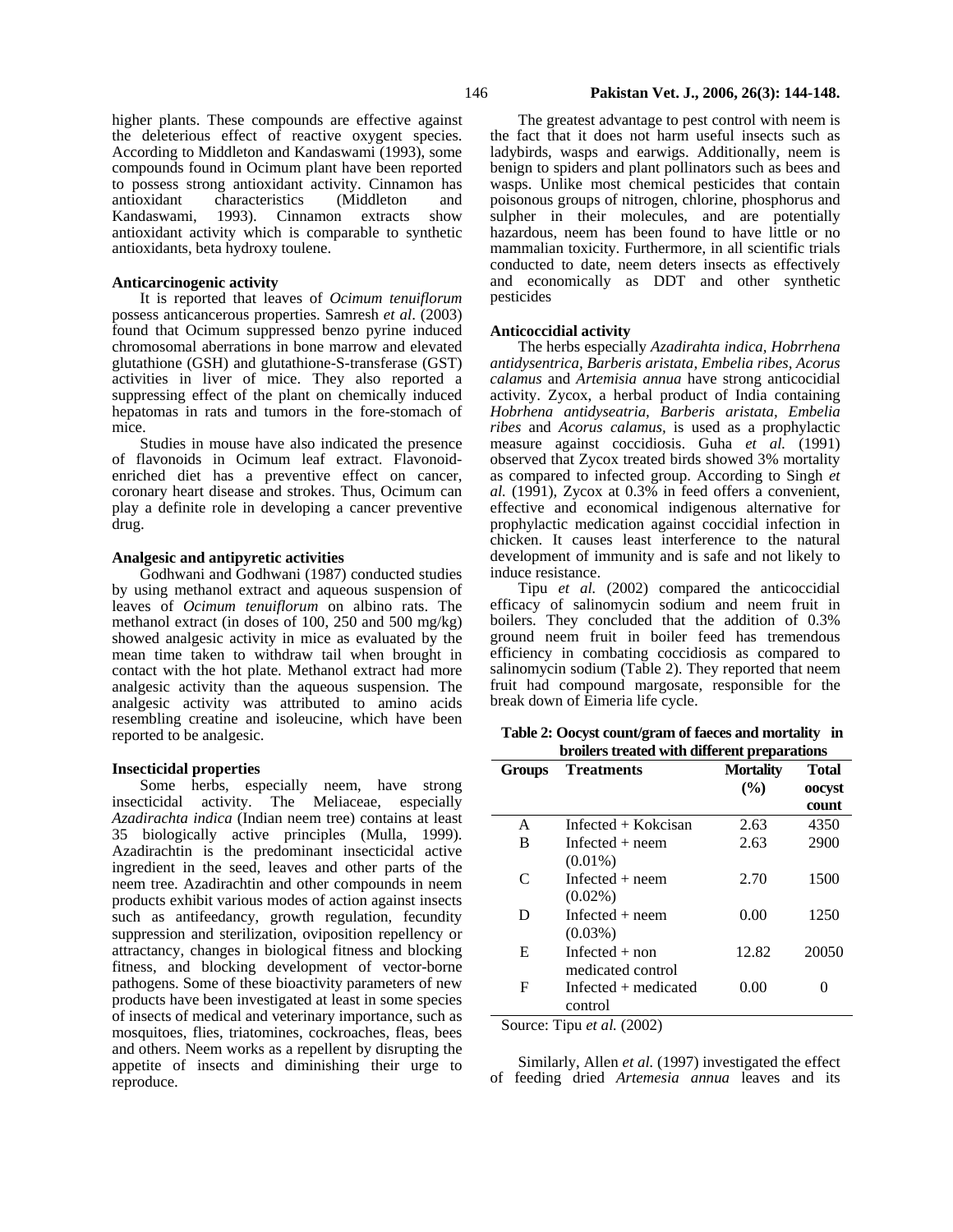components to birds infected with Eimeria *acervulina*, *E. tennela* or *E. maxima.* When fed at a dose rate of 1% for 5 weeks prior to infection, significant protection was noted for both *E. tenella* and *E. acervulina*. Artemesia contains artemisinin which protected weight gains and reduced oocyst yields for both *E. tenella* and *E. acervulina*. According to Youn-Hee Jeong *et al.*  (2001), the sophora flavescens extract was the most effective for survival rates, controlling bloody diarrhoea symptoms, lesion scores, body weight gains and oocyst excretion in the faeces

### **Weight gain and feed consumption**

Previous literature shows that use of herbs in animal feed improved the weight gain of animals. These can be used simultaneously for treating parasitic diseases as well as increasing the weight gain and act as growth promoters.

Kudke *et al*. (1999) fed calves on green fodder supplemented with or without powdered neem leaves (0, 5 or 10 gm daily) for 12 weeks. Faecal samples were examined fortnightly for coccidia, cestodes and nematodes. Significant differences in growth rate were observed between the treated and control groups. Daily rate of growth was 0.268, 0.346 and 0.400 Kg for groups treating with 0, 5 and 10 gm neem leaves daily, while daily dry matter intake was 2.09, 2.14 and 2.21 kg, respectively. Inclusion of neem leaves powder resulted in an increase in total feed intake by 5.7%. The control group was more prone to parasite infections compared with neem treated groups. Neem works as a growth promoter by killing parasites that hinder the growth of animal.

The mature tree of *Azadirachta indica* (Neem) plant can produce 350 kg of leaves a year, which may be used for feeding cattle during famines. After the oil has been pressed out from the seeds of neem, the cake is used as fertilizer but it can also be used as feed. Kudke *et al.* (1999) concluded that upto 10% neem cake may be included in concentrates for cattle and upto 5% for poultry. Chemical composition and digestibility of neem is shown in Table 3.

Hayat *et al.* (1996) studied comparative prophylactic effects of indigenous preparations of bakin (*Melia azadarach*) and kerala (*Momordica charntia*) in comparison with the salinomycin against coccidiosis in broiler chicks. Ninety day-old chicks were divided into five groups (salinomycin, bakin, kerala, infected untreated and uninfected untreated), each comprising of 18 birds. The chicks were inoculated with mixed species of coccidia at the age of one month. The results revealed higher (P<0.05) weight gain in the birds using salinomycin and those of uninfected untreated groups.

Addition of salinomycin, bakin and kerala in the ration markedly reduced the number of oocysts per gram of faeces from 50,000 to 1730, 3323 and 3669, respectively.

Mandal et *al.* (1992) studied the anticoccidial efficacy of Zycox at three different dose levels (0.3, 0.45 and 0.6%) in feed against *Eimeria necatrix*  infection in broiler chicks. The performance index clearly depicted its efficacy at these dose levels. The efficacy was found to be higher in higher dose levels. The effect of medication on the development of immunity was also evaluated. The calculated immunity index coupled with survival (%), mean weight gain (%) and lesion score protection (%) conferred sufficient justification to conclude that the product had no interference with the development of immunity. The results showed that Zycox was effective against *E. necatrix* at all 3 dose levels.

## **Conclusion**

Medicinal plants compete with the synthetic drugs. As the world is becoming more advanced, new diseases are emerging in animals and human beings by irrational use of antibiotics and antimicrobial growth promoters. Now it is the need of the hour to work more extensively on the medicinal plants in the greater interest of mankind

### **REFERENCES**

- Aftab, K. and A. A. Sial, 1999. Phytomedicine: New and old approach. Hamdard Medicus, 42(2): 11-15.
- Akilandeswari, S. G., S. K. Kumarasundari and R. Valarmathi, 2003. Neem (*Azadirachta indica*) extracts as antimicrobial agent against bacteria *Proteus vulgaris* and fungi *Candida albicans*. Hamdard Medicus, 46(1): 21-22.
- Allen, P. C., J. lydon and H. D. Danforth, 1997. Effects of components of *Artemisia annua* on coccidian infections in chickens. Poultry Sci., 76(8): 1156- 1163.
- Almas, K., 1999. The antimicrobial effects of extracts of *Azadirachta indica* (Neem) and *Salvadora persica* (arak) chewing sticks. Indian J. Dental Res., 10(1): 18-19.
- Cardozo, P. W., S. Calsamiglia, A. Ferret and C. Kamel, 2004. Effect of natural plant extracts on ruminal protein degradation and fermentation profiles in continuous culture. J. Anim. Sci., 82: 3230-3236.

**Table 3: Chemical composition and digestibility of** *Azadirachta indica* **(as % DM)**

| <b>Parameters</b>   | DM   | $\cap$ d |      | Ash  | EE         | NFE  |       |      |  |  |
|---------------------|------|----------|------|------|------------|------|-------|------|--|--|
| Neem leaves (India) | 36.0 | l 5.4    |      |      | 4.2        | 56.5 | 26.50 | 0.24 |  |  |
| Neem leaves (Pak)   | 35.8 | 13.4     | 14.7 | 10.3 | 6.2        | 55.5 | .94   |      |  |  |
| Neem cake (India)   | 43.1 | .        | 28.2 |      | C C<br>د.ء | 37.3 | . 38  | በ 1つ |  |  |

Source: Kudke *et al.* (1999)